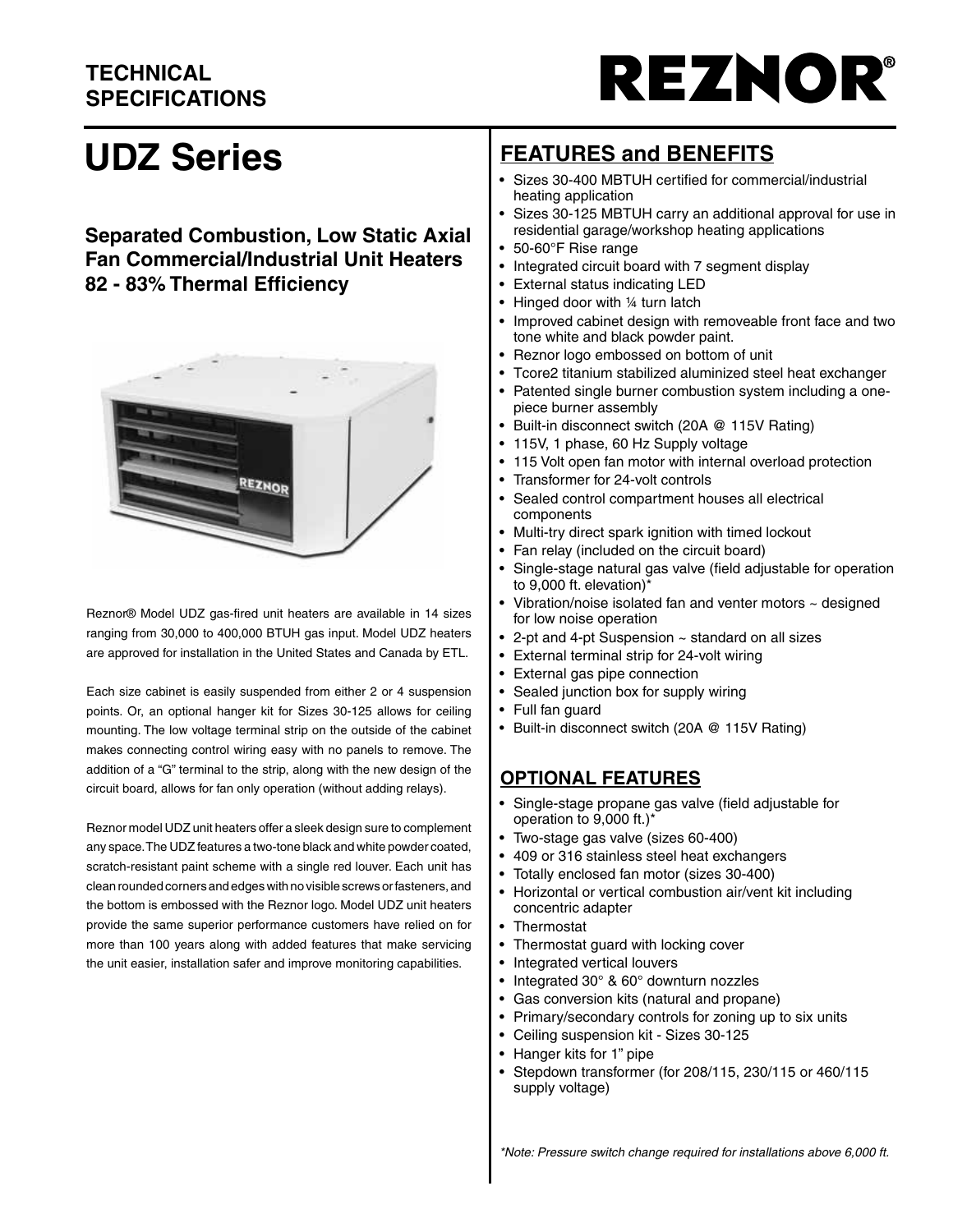# **MODEL IDENTIFICATION CODES**

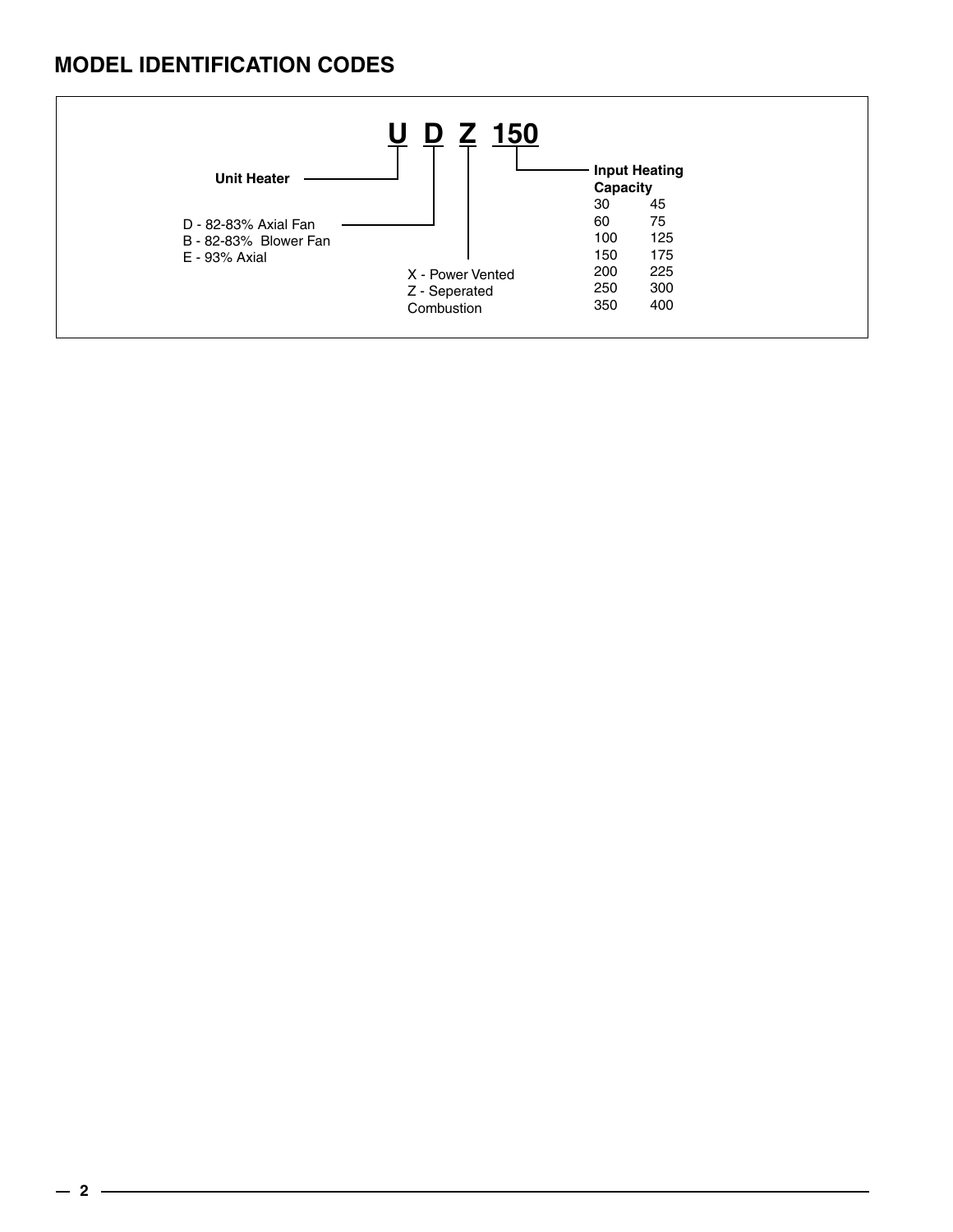# **TECHNICAL DATA**

| <b>Size</b>                                         |                        | 30             | 45             | 60             | 75             | 100            | 125     |  |
|-----------------------------------------------------|------------------------|----------------|----------------|----------------|----------------|----------------|---------|--|
|                                                     | <b>BTUH</b>            | 30,000         | 45,000         | 60,000         | 75,000         | 105,000        | 120,000 |  |
| Input Heating Capacity                              | kw/h                   | 8.8            | 13.2           | 17.6           | 22.0           | 30.8           | 35.2    |  |
| Thermal Efficiency (%)                              |                        | 82             | 83             | 83             | 83             | 83             | 83      |  |
| <b>Output Heating</b>                               | <b>BTUH</b>            | 24,600         | 37,350         | 49,800         | 62,250         | 87,150         | 99,600  |  |
| Capacity <sup>c</sup>                               | kw/h                   | 7.2            | 10.9           | 14.6           | 18.2           | 25.5           | 29.2    |  |
| <b>Gas Connection</b>                               | Natural                | 1/2            | 1/2            | 1/2            | 1/2            | 1/2            | 1/2     |  |
| (inches) $D$                                        | Propane                | 1/2            | 1/2            | 1/2            | 1/2            | 1/2            | 1/2     |  |
| Vent Connection Size <sup>E</sup> (inches diameter) |                        | 4              | $\overline{4}$ | 4              | 4              | 4              | 4       |  |
| Combustion Air Inlet <sup>F</sup> (inches diameter) |                        | $\overline{4}$ | $\overline{4}$ | $\overline{4}$ | $\overline{4}$ | $\overline{4}$ | 4       |  |
| Control Amps (24 volt)                              |                        | 1.0            | 1.0            | 1.0            | 1.0            | 1.0            | 1.0     |  |
| Full Load Amps (115 volt)                           |                        | 1.9            | 2.4            | 2.4            | 3.7            | 4.3            | 5.6     |  |
| Maximum Over Current Protection (115V)              |                        | 15             | 15             | 15             | 15             | 15             | 15      |  |
| Normal Power Consumption (watts)                    |                        | 109            | 155            | 155            | 228            | 292            | 370     |  |
| Discharge Air Temperature Rise (°F)                 |                        | 50             | 55             | 60             | 60             | 60             | 60      |  |
|                                                     | <b>CFM</b>             | 456            | 629            | 769            | 961            | 1345           | 1537    |  |
| Air Volume                                          | M <sup>3</sup> /minute | 12.9           | 17.8           | 21.8           | 27.2           | 38.1           | 43.5    |  |
| Discharge Air Opening                               | ft <sup>2</sup>        | 0.96           | 0.96           | 1.25           | 1.25           | 2.01           | 2.01    |  |
| Area                                                | M <sup>2</sup>         | 0.09           | 0.09           | 0.12           | 0.12           | 0.19           | 0.19    |  |
| <b>Output Velocity</b>                              | <b>FPM</b>             | 475            | 656            | 616            | 770            | 668            | 763     |  |
|                                                     | M/minute               | 145            | 200            | 188            | 235            | 204            | 233     |  |
| Fan Motor HP <sup>G</sup>                           | Open                   | 0.02           | 0.03           | 0.03           | 0.06           | 1/30           | 1/20    |  |
|                                                     | Enclosed               | 0.06           | 0.06           | 0.06           | 0.06           | 1/4            | 1/4     |  |
| Fan Motor RMP                                       |                        | 1550           | 1550           | 1550           | 1550           | 1050           | 1050    |  |
| Fan Diameter (inches)                               |                        | 10             | 10             | 12             | 12             | 16             | 16      |  |
| Sound Level                                         | dba @ 15 ft            | 40             | 40             | 40             | 49             | 54             | 55      |  |
| Approximate Net                                     | Ibs                    | 58             | 63             | 71             | 77             | 102            | 107     |  |
| Weight                                              | kg                     | 26             | 29             | 32             | 35             | 46             | 49      |  |
| Approximate Ship                                    | Ibs                    | 66             | 71             | 79             | 85             | 125            | 130     |  |
| Weight                                              | kg                     | 30             | 32             | 36             | 39             | 57             | 59      |  |

C ETL rating for altitudes to 2000 ft.

 $\mathbb P$  Size shown is for gas connection to a single stage gas valve, not supply line size.

E Smaller or larger vent pipe diameters may be allowed; refer to the Venting Installation Manual, Form I-V-PV. If vent diameter is different from vent connection, reducer/enlargers will be field-required.

F MOP = 2.25 x largest motor FLA + remaining load. Answer is rounded down to the next size of commercially available circuit breaker or fuse.

<sup>G</sup> All other information in this table is based on a heater equipped with a standard 115 volt open fan motor."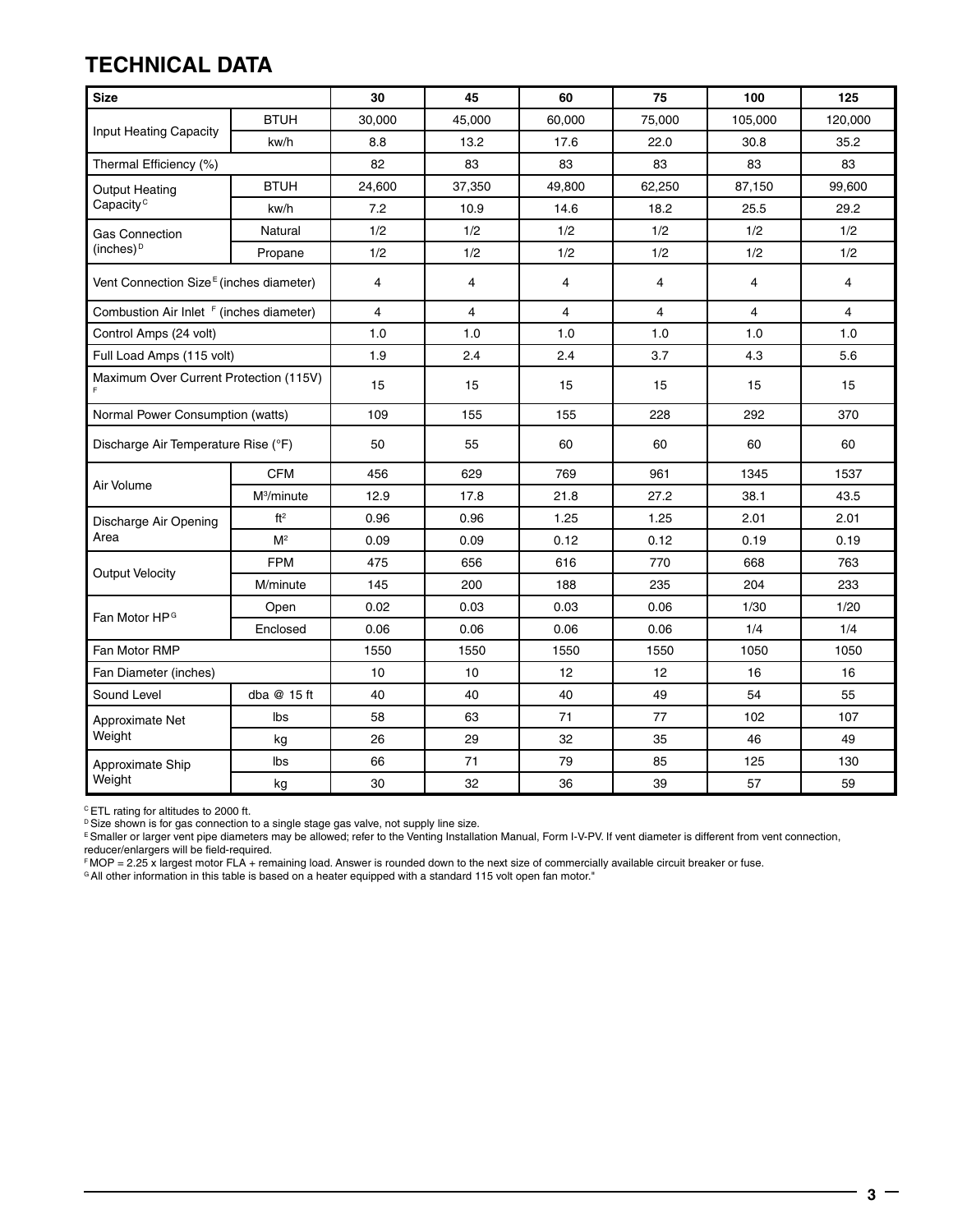# **TECHNICAL DATA (Continued)**

| <b>Size</b>                                         |                        | 150                            | 175     | 200     | 225     | 250     | 300     | 350     | 400     |
|-----------------------------------------------------|------------------------|--------------------------------|---------|---------|---------|---------|---------|---------|---------|
|                                                     | <b>BTUH</b>            | 150,000                        | 175,000 | 200.000 | 225,000 | 250,000 | 300.000 | 350.000 | 400,000 |
| Input Heating Capacity                              | kw/h                   | 44.0                           | 51.3    | 58.6    | 65.9    | 73.3    | 87.9    | (102.6) | (117.2) |
| Thermal Efficiency (%)                              |                        | 83                             | 83      | 83      | 83      | 83      | 83      | 83      | 83      |
| Output Heating                                      | <b>BTUH</b>            | 124,500                        | 145,250 | 166,000 | 186,750 | 207,500 | 249,000 | 290,500 | 332,000 |
| Capacity <sup>c</sup>                               | kw/h                   | 36.5                           | 42.6    | 48.7    | 54.7    | 60.8    | 73.0    | 85.1    | 97.3    |
| <b>Gas Connection</b>                               | Natural                | 1/2                            | 1/2     | 1/2     | 3/4     | 3/4     | 3/4     | 3/4     | 3/4     |
| (inches) <sup>D</sup>                               | Propane                | 1/2                            | 1/2     | 1/2     | 3/4     | 3/4     | 3/4     | 3/4     | 3/4     |
| Vent Connection Size <sup>E</sup> (inches diameter) |                        | 5                              | 5       | 5       | 5       | 5       | 6       | 6       | 6       |
| Combustion Air Inlet <sup>F</sup> (inches diameter) |                        | 6                              | 6       | 6       | 6       | 6       | 6       | 6       | 6       |
| Control Amps (24 volt)                              |                        | 1.0                            | 1.0     | 1.0     | 1.0     | 1.0     | 1.0     | 1.0     | 1.0     |
| Full Load Amps (115 volt)                           |                        | 3.8                            | 3.8     | 4.6     | 7.5     | 7.5     | 11.0    | 11.0    | 11.0    |
| Maximum Over Current Protection (115V)              |                        | 15                             | 15      | 15      | 15      | 15      | 20      | 20      | 20      |
| Normal Power Consumption (watts)                    |                        | 392                            | 392     | 491     | 747     | 747     | 1086    | 1086    | 1086    |
| Discharge Air Temperature Rise (°F)                 |                        | 60                             | 60      | 60      | 60      | 60      | 60      | 60      | 60      |
|                                                     | <b>CFM</b>             | 1921                           | 2242    | 2562    | 2882    | 3202    | 3843    | 4483    | 5123    |
| Air Volume                                          | M <sup>3</sup> /minute | 54.4                           | 63.5    | 72.5    | 81.6    | 90.7    | 108.8   | 126.9   | 145.1   |
| Discharge Air Opening                               | ft <sup>2</sup>        | 2.56                           | 2.56    | 2.56    | 3.51    | 3.51    | 4.79    | 4.79    | 4.79    |
| Area                                                | $M^2$                  | 0.24                           | 0.24    | 0.24    | 0.33    | 0.33    | 0.45    | 0.45    | 0.45    |
| Output Velocity                                     | <b>FPM</b>             | 752                            | 877     | 1003    | 820     | 911     | 802     | 936     | 1069    |
|                                                     | M/minute               | 229                            | 267     | 306     | 250     | 278     | 244     | 285     | 326     |
| Fan Motor HP <sup>G</sup>                           | Open                   | 1/6                            | 1/6     | 1/6     | 1/4     | 1/4     | 1/2     | 1/2     | 1/2     |
|                                                     | Enclosed               | 1/4                            | 1/4     | 1/4     | 1/4     | 1/4     | 1/2     | 1/2     | 1/2     |
| Fan Motor RMP                                       |                        | 1050                           | 1050    | 1050    | 1050    | 1050    | 1050    | 1050    | 1050    |
| Fan Diameter (inches)                               |                        | 18                             | 18      | 18      | 20      | 20      | 24      | 24      | 24      |
| Sound Level                                         | dba @ 15 ft            | 51                             | 52      | 53      | 56      | 56      | 59      | 61      | 62      |
| Approximate Net                                     | lbs                    | 179                            | 194     | 194     | 212     | 224     | 278     | 304     | 317     |
| Weight                                              | kg                     | 81                             | 88      | 88      | 96      | 102     | 126     | 138     | 144     |
| Approximate Ship                                    | Ibs                    | 212                            | 227     | 227     | 255     | 267     | 331     | 357     | 370     |
| Weight                                              | kg                     | 96<br>103<br>103<br>116<br>121 |         |         |         |         | 150     | 162     | 168     |

 $^{\texttt{CETL}}$  rating for altitudes to 2000 ft.

<sup>D</sup> Size shown is for gas connection to a single stage gas valve, not supply line size.

E Smaller or larger vent pipe diameters may be allowed; refer to the Venting Installation Manual, Form I-V-PV. If vent diameter is different from vent connection, reducer/enlargers will be field-required.

F MOP = 2.25 x largest motor FLA + remaining load. Answer is rounded down to the next size of commercially available circuit breaker or fuse.

<sup>G</sup> All other information in this table is based on a heater equipped with a standard 115 volt open fan motor."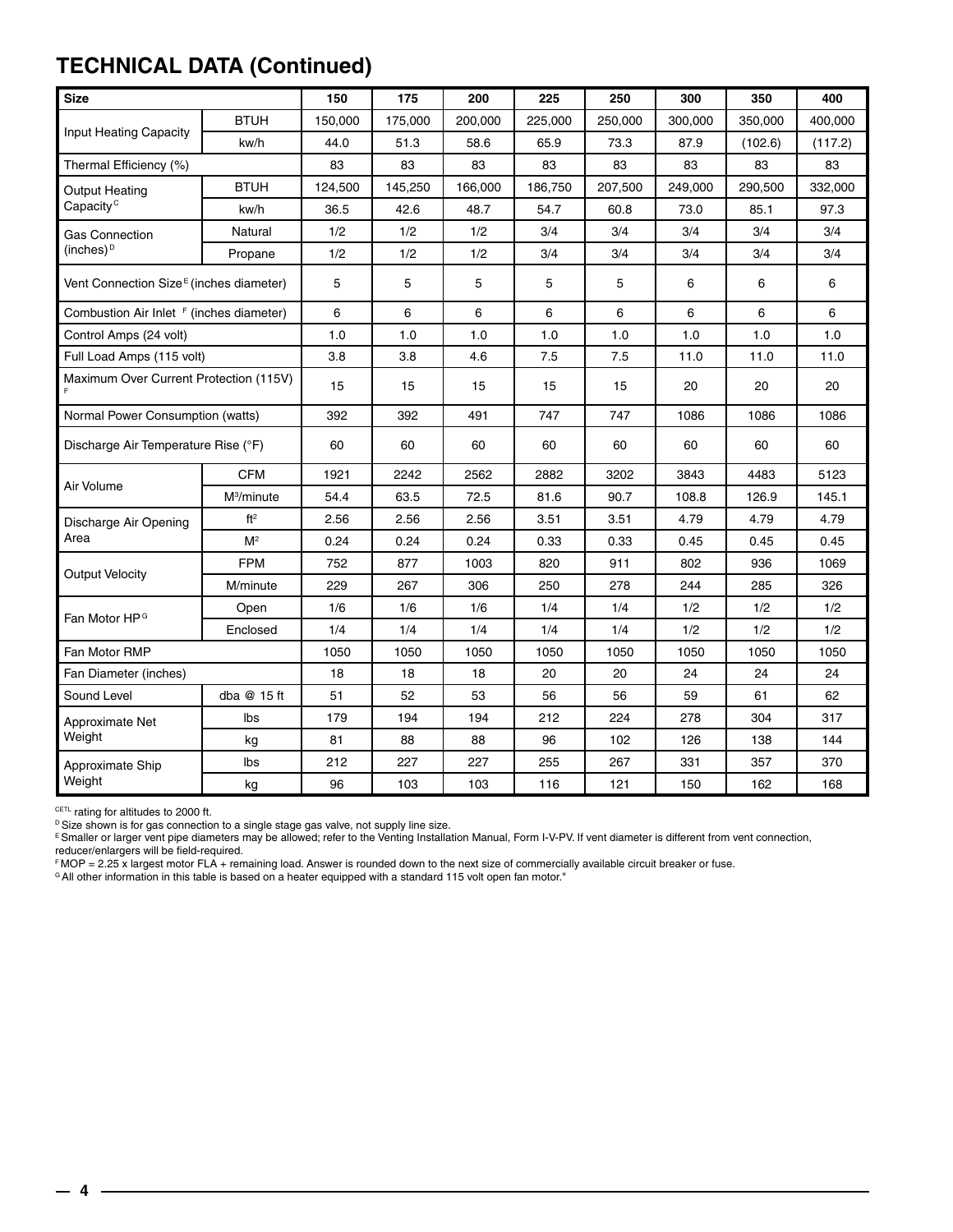### **DIMENSIONS**

| Size (in)        | A      | в       | C   | D           | Е           | F              | G       | н       | J           | Κ              | М           | N       | P      | Q       | R      | s                      | T.      |
|------------------|--------|---------|-----|-------------|-------------|----------------|---------|---------|-------------|----------------|-------------|---------|--------|---------|--------|------------------------|---------|
| 30, 45           | 13 3/4 |         | 10  |             | 29 3/4      |                | 6       |         | 31/2        |                |             |         |        |         |        | 33/4                   |         |
| 60               | 16 3/4 |         | 13  |             | 27          |                | 8 11/16 |         | 6           |                |             |         |        |         |        | 4 1/16                 |         |
| 75               |        | 27      |     | 13<br>13/16 |             | 27 5/8 25 9/16 |         | 5 15/16 |             | 3 11/32 17 3/8 |             | 19/16   | 4 9/32 | 13      | 9 9/16 |                        | 2 15/16 |
| 100              | 24 3/4 |         | 21  |             | 34 9/32     |                | 15 5/16 |         | 8 29/32     |                |             |         |        |         |        | 5 15/32                |         |
| 125              |        |         |     |             |             |                |         |         |             |                |             |         |        |         |        |                        |         |
| 150, 175,<br>200 | 20 1/8 | 38 3/16 | 16  |             | 48 7/16     |                | 95/8    | 85/16   | 5 3/8       | 61/2           | 25          |         |        |         | 16 3/8 | 51/2                   | 41/4    |
| 225, 250         | 26 1/8 |         | 22  | 23          |             | 40             | 13 1/16 |         | 9           |                | 11/16       | 1 13/32 | 81/8   | 22 3/16 |        | 8 1/16                 | 4 5/16  |
| 300, 350,<br>400 | 34 1/8 | 41      | 30  |             | 48<br>29/32 |                | 17 1/16 | 81/2    | 11<br>13/16 | 7 5/16         | 27<br>11/16 |         |        |         |        | 16 1/4 11 9/16 16 3/16 |         |
| Size (mm)        | Α      | в       | C   | D           | Е           | F              | G       | н       | J           | Κ              | M           | N       | P      | Q       | R      | s                      | T       |
| 30,45            | 349    |         | 254 |             | 756         |                | 152     |         | 89          |                |             |         |        |         |        | 95                     |         |
| 60               | 425    |         | 330 |             | 831         |                | 221     |         | 152         |                |             |         |        |         |        | 103                    |         |
| 75               |        | 686     |     | 351         | 810         | 649            |         | 151     |             | 85             | 441         | 40      | 109    | 330     | 243    |                        | 75      |
| 100              | 629    |         |     |             | 871         |                | 389     |         |             |                |             |         |        |         |        |                        |         |
| 125              |        |         | 533 |             |             |                |         |         | 226         |                |             |         |        |         |        | 139                    |         |
| 150, 175,<br>200 | 511    | 970     | 406 |             | 1230        |                | 244     | 211     | 137         | 165            | 652         |         |        |         | 416    | 140                    | 108     |
| 225,250          | 664    |         | 559 | 584         |             | 1016           | 332     |         | 229         |                |             | 36      | 206    | 564     |        | 205                    | 110     |
| 300, 350,<br>400 | 867    | 1041    | 762 |             | 1243        |                | 433     | 216     | 300         | 186            | 703         |         |        |         | 413    | 294                    | 114     |



| <b>Size</b> | <b>Top</b> |     | <b>Flue Connector</b> |    | <b>Access Panel</b> * |     | <b>Non-Access Side</b> |         | Bottom <sup>k</sup> |    | Rear <b>b</b> |     |  |  |
|-------------|------------|-----|-----------------------|----|-----------------------|-----|------------------------|---------|---------------------|----|---------------|-----|--|--|
|             | inches     | mm  | inches                | mm | inches                | mm  | inches                 | mm      | inches              | mm | inches        | mm  |  |  |
| 30-125      |            | 25  |                       | 52 |                       | 457 |                        | 25      |                     | 25 | 18            | 457 |  |  |
| 150-400     |            | 102 | '52                   |    | 4 C                   | 457 |                        | $\cdot$ |                     | 25 | 10<br>، ت     | 457 |  |  |

J Access Panel clearance is required for service clearance to controls

K Suspend the heater so that the bottom is a minimum of 5' (1.5M) above the floor.

L Rear clearance is required for air movement. Rear clearance should be measured from the fan motor.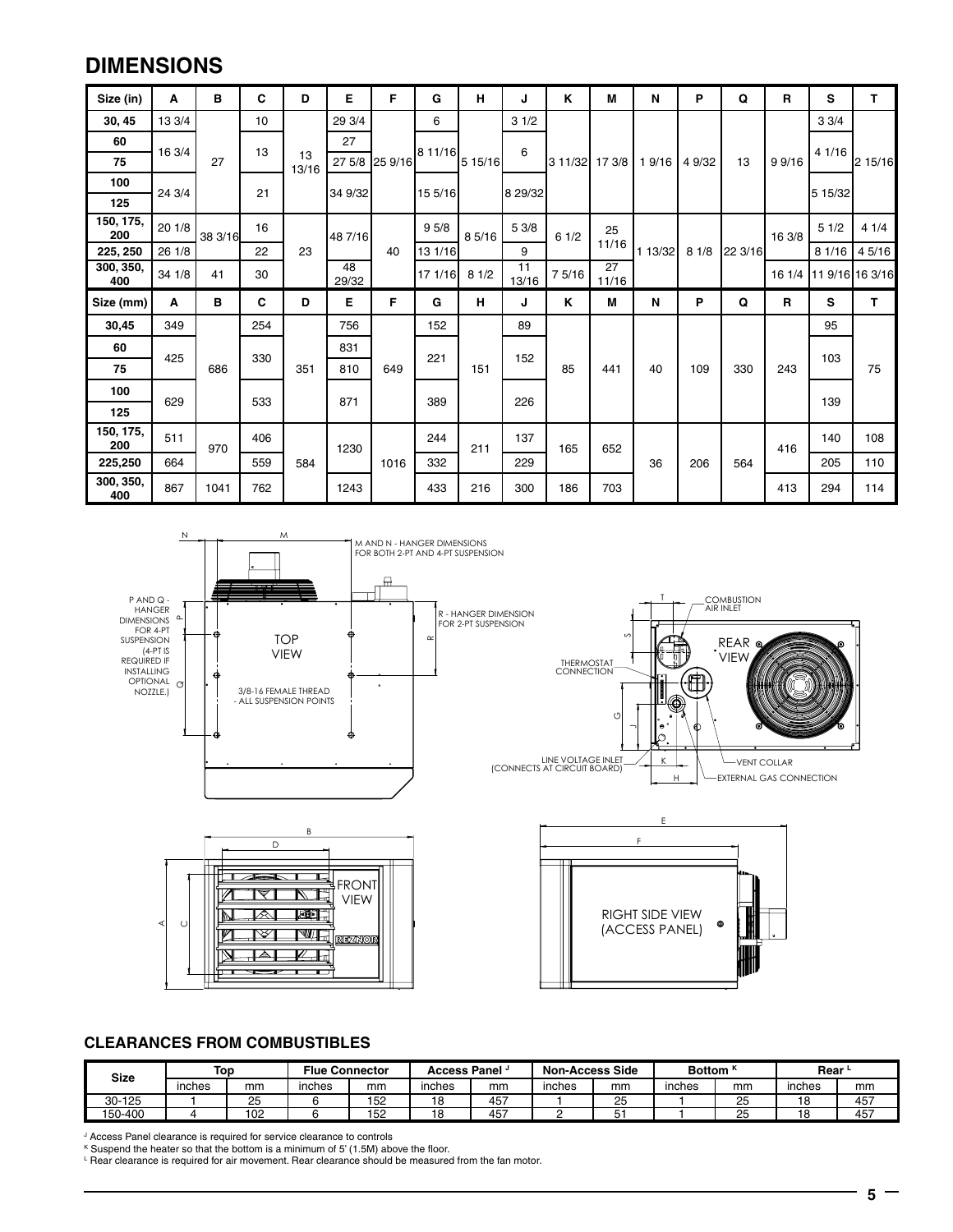## **THROW/FLOOR COVERAGE**



#### **Dimensions in Feet**

| <b>Size</b>               |                          |                 | 30                       |               |     |                          | 45  |                |                          |     | 60    |                |                 |    | 75                       |                |    |    | 100                      |                |    |    | 125  |                |     |      | 150     |                |
|---------------------------|--------------------------|-----------------|--------------------------|---------------|-----|--------------------------|-----|----------------|--------------------------|-----|-------|----------------|-----------------|----|--------------------------|----------------|----|----|--------------------------|----------------|----|----|------|----------------|-----|------|---------|----------------|
| <b>Mounting</b><br>Height |                          |                 | z                        | Lvr.<br>Angle | χ   |                          |     | Lvr.<br>Angle  | χ                        |     | Z     | Lvr.<br>Angle  |                 |    | z                        | Lvr.<br>Angle  |    |    | Z                        | Lvr.<br>Angle  |    |    | Z    | Lvr.<br>Angle  |     |      |         | Lvr.<br>Angle  |
| 5                         | 6                        | 14              | 30                       | $-21^\circ$   |     | 16                       | 40  | $-20^\circ$    | 8                        | 18  | 45    | $-16^\circ$    | 9               | 20 | 57                       | $-14^\circ$    | 9  | 20 | 59                       | $-18^\circ$    | 10 | 22 | 65   | $-14^\circ$    |     | --   |         | --             |
| 8                         | 7                        | 13 <sub>1</sub> | 26                       | $-39^\circ$   | 9   | 16                       | 37  | $-34^\circ$    | 10                       | 18  | 42    | -29 $^{\circ}$ | 12              | 22 | 54                       | -25 $^{\circ}$ |    | 21 | 56                       | -28 $^{\circ}$ | 12 | 23 | 63   | -24°           | 13  | 24   | 73      | -26 $^{\circ}$ |
| 10                        | 6                        |                 | 22                       | $-52^\circ$   | 9   | 15                       | 33  | $-43^\circ$    | 10                       | 17  | 39    | -37 $^{\circ}$ | 12              | 22 | 52                       | $-32^\circ$    | 12 | 20 | 52                       | $-36^\circ$    | 13 | 24 | 60   | -30°           | 14  | 24 I | 69      | -32 $^{\circ}$ |
| 12                        | $- -$                    |                 | $- -$                    | $- -$         | 8   | 12                       | 27  | $-55^\circ$    | 10                       | 16  | 34    | $-46^\circ$    | 12              | 21 | 48                       | $-39^\circ$    |    | 19 | 47                       | $-44^\circ$    | 14 | 23 | 57   | -36°           | 14  | 24   | 64      | -39 $^{\circ}$ |
| 14                        | --                       | --              | --                       | --            | $-$ | --                       | --  | --             | 9                        | 14  | 29    | $-56^\circ$    | 12              | 19 | 44                       | $-46^\circ$    | 11 | 17 | 42                       | $-51^\circ$    | 14 | 22 | 53   | -43 $^{\circ}$ | 14  | 22   | 59      | -45 $^{\circ}$ |
| 16                        | $-$                      |                 | --                       | --            | $-$ | --                       | --  | --             | $\overline{\phantom{a}}$ | --  | $-$   | $- -$          | 11              | 17 | 38                       | $-54^\circ$    | 10 | 14 | 34                       | $-58^\circ$    | 13 | 20 | 47   | $-50^\circ$    | 13. | 20   | 53      | $-51^\circ$    |
| 18                        | $\overline{\phantom{a}}$ | --              | $\overline{\phantom{m}}$ | --            | $-$ | $\overline{\phantom{a}}$ | --  | --             | $\overline{\phantom{m}}$ | $-$ | $- -$ | $- -$          | $- -$           | -- | $\overline{\phantom{a}}$ | --             | -- | -- | $\overline{\phantom{a}}$ | --             |    | 17 | 40   | $-57^\circ$    |     | 17   | 44      | $-58^\circ$    |
| <b>Size</b>               |                          |                 | 175                      |               |     |                          | 200 |                |                          |     | 225   |                |                 |    | 250                      |                |    |    | 300                      |                |    |    | 350  |                |     |      | 400     |                |
| <b>Mounting</b><br>Height |                          |                 | z                        | Lvr.<br>Angle | x   |                          | Z   | Lvr.<br>Angle  | x                        |     | z     | Lvr.<br>Angle  | X               |    | Z                        | Lvr.<br>Angle  |    |    | 7                        | Lvr.<br>Angle  |    |    | Z    | Lvr.<br>Angle  |     |      |         | Lvr.<br>Angle  |
| 8                         | 15                       | 28              | 90                       | $-22^\circ$   | 16  | 30                       | 93  | $-20^\circ$    | 14                       | 27  | 86    | $-24^\circ$    | 16              | 29 | 93                       | $-21^\circ$    | 15 | 28 | 94                       | -24 $^{\circ}$ |    | 31 | 105  | $-20^\circ$    | 18  | 34   | 1113    | $-17^\circ$    |
| 10                        | 17                       | 29              | 87                       | $-27^\circ$   | 17  | 31                       | 91  | -25 $^{\circ}$ | 15                       | 27  | 82    | $-30^\circ$    | 17              | 30 | 90                       | $-26^\circ$    | 16 | 28 | 89                       | -29°           | 18 | 32 | 1103 | -25 $^{\circ}$ | 20  | 35   | 1110    | $-21^\circ$    |
| 12                        | 18 <sup>1</sup>          | 29              | 84                       | $-32^\circ$   | 18  | 31                       | 88  | $-30^\circ$    | 16 <sup>1</sup>          | 27  | 78    | $-35^\circ$    | 18 <sup>1</sup> | 30 | 87                       | $-31^\circ$    | 17 | 28 | 85                       | $-34^\circ$    | 19 | 32 | 98   | -30°           | 21  |      | 36 1108 | $-25^\circ$    |
| 14                        | 18 <sup>1</sup>          | 28              | 79                       | $-37^\circ$   | 19  | 30                       | 84  | $-34^\circ$    | 16                       | 26  | 73    | $-41^\circ$    | 18              | 30 | 83                       | $-36^\circ$    | 17 | 27 | 80                       | $-40^\circ$    | 20 | 32 | 95   | $-34^\circ$    | 23  |      | 35 105  | $-29^\circ$    |
| 16                        | 18 <sup>1</sup>          | 27              | 74                       | -42°          | 19  | 29                       | 79  | $-39^\circ$    | 16                       | 24  | 67    | -47 $^{\circ}$ | 19              | 28 | 78                       | $-41^\circ$    | 17 | 25 | 74                       | $-45^\circ$    | 21 | 31 | 90   | -38°           | 23  |      | 35 101  | $-33^\circ$    |
| 18                        | 17                       | 26              | 68                       | $-48^\circ$   | 19  | 28                       | 74  | -44°           | 14                       | 22  | 60    | -53°           | 18              | 27 | 72                       | $-46^\circ$    | 16 | 24 | 66                       | -51°           | 20 | 30 | 85   | $-43^\circ$    | 23  | 35 I | 97      | $-37^\circ$    |

#### **Dimensions in Meters**

| <b>Size</b>               |                          |                | 30           |                |         |       | 45           |                          |    |       | 60                       |                |         | 75             |                |       |      | 100              |                |           |      | 125            |                |        |                  | 150                |               |
|---------------------------|--------------------------|----------------|--------------|----------------|---------|-------|--------------|--------------------------|----|-------|--------------------------|----------------|---------|----------------|----------------|-------|------|------------------|----------------|-----------|------|----------------|----------------|--------|------------------|--------------------|---------------|
| <b>Mounting</b><br>Height | х                        |                |              | Lvr.<br>Angle  |         |       | Z            | Lvr.<br>Angle            |    |       |                          | Lvr.<br>Angle  |         |                | Lvr.<br>Anglel |       |      | Z                | Lvr.<br>Angle  |           |      |                | Lvr.<br>Angle  |        |                  | Z                  | Lvr.<br>Angle |
| 1.5                       |                          | .8 4.3 9.1     |              | $-21^\circ$    |         | 4.9   | 12.2         | $-20^\circ$              |    |       | $2.4$ 5.5 13.7           | $-16^\circ$    | 2.716.1 | 117.4          | $-14^\circ$    | 2.7   | 16.7 | 118.0            | $-18^\circ$    | 3.0       |      | 6.7119.8       | $-14^\circ$    |        | --               | $- -$              |               |
| 2.4                       | 2.1                      | 4.0            | 7.9          | $-39^\circ$    | 2.7     | 4.9   | 11.3         | -34 $^{\circ}$           |    |       | $3.0$ 5.5 12.8           | -29 $^{\circ}$ |         | 3.7 6.7 16.5   | -25 $^{\circ}$ |       |      | 3.4 6.4 17.1     | -28 $^{\circ}$ |           |      | $3.7$ 7.0 19.2 | $-24^\circ$    | 4.0    | 7.3              | 22.3               | $-26^\circ$   |
| 3.0                       |                          | 1.8 3.4        | 6.7          | $-52^\circ$    | 2.7     | 4.6   | 10.1         | -43 $^{\circ}$           |    |       | $3.0$ [5.2][11.9]        | $-37^\circ$    |         | 3.7 6.7 15.8   | $-32^\circ$    | $3.7$ | 6.1  | 15.8             | $-36^\circ$    |           |      | 4.0 7.3 18.3   | $-30^\circ$    | 4.3    | 7.3              | 21.0               | $-32^\circ$   |
| 3.7                       | $\qquad \qquad -$        | $- -$          |              | --             | 2.4     | 13.7  | 8.2          | -55 $^{\circ}$           |    |       | $3.0$   4.9   10.4       | $-46^\circ$    |         | 3.7 6.4 14.6   | $-39^\circ$    |       |      | 3.4 5.8 14.3     | -44 $^{\circ}$ |           |      | 4.3 7.0 17.4   | $-36^\circ$    | 14.3 l | 7.3              | 19.5               | $-39^\circ$   |
| 4.3                       | $-$                      | --             | --           | --             | $- -$   | $-$   | $-$          | $-$                      |    |       | $2.7$ 4.3 8.8            | $-56^\circ$    |         | 3.7 5.8 13.4   | $-46^\circ$    |       |      | 3.4 5.2 12.8     | $-51^\circ$    |           |      | 4.3 6.7 16.2   | -43 $^{\circ}$ | 14.3 I | 6.7              | 18.0               | $-45^\circ$   |
| 4.9                       | $-$                      | --             | --           | --             | --      | $-$   | --           | --                       | -- | $- -$ | $- -$                    | $- -$          |         | $3.4$ 5.2 11.6 | $-54^\circ$    |       |      | 3.0 4.3 10.4     | $-58^\circ$    | 4.0 6.1   |      | 14.3           | $-50^\circ$    | 4.0    | 6.1              | 16.2               | $-51^\circ$   |
| 5.5                       | $\overline{\phantom{a}}$ |                | --           |                | --      | $- -$ | --           | $\overline{\phantom{m}}$ |    | $- -$ | $\overline{\phantom{a}}$ | $- -$          |         | $- -$          | --             |       |      |                  |                |           |      | 3.4 5.2 12.2   | $-57^\circ$    | 3.4    |                  | $5.2$   13.4       | $-58^\circ$   |
| <b>Size</b>               |                          |                | 175          |                |         |       | 200          |                          |    |       | 225                      |                |         | 250            |                |       |      | 300              |                |           |      | 350            |                |        |                  | 400                |               |
| <b>Mounting</b><br>Height | X                        |                |              | Lvr.<br>Angle! |         |       | Z            | Lvr.<br> Angle           |    |       |                          | Lvr.<br>Angle  |         | Z              | Lvr.<br>Angle  |       |      |                  | Lvr.<br>Angle  |           |      |                | Lvr.<br>Angle  |        |                  |                    | Lvr.<br>Angle |
| 2.4                       |                          |                | 4.6 8.5 27.4 | $-22^\circ$    | 4.9 9.1 |       | 28.3         | -20 $^{\circ}$           |    |       | 4.3 8.2 26.2             | $-24^\circ$    |         | 4.9 8.8 28.3   | $-21^\circ$    |       |      | 4.6 8.5 28.7     | $-24^\circ$    | $5.2$ 9.4 |      | 32.0           | -20 $^{\circ}$ |        | 5.5 10.4 34.4    |                    | $-17^\circ$   |
| 3.0                       |                          |                | 5.2 8.8 26.5 | $-27^\circ$    |         |       | 5.2 9.4 27.7 | $-25^\circ$              |    |       | 4.6 8.2 25.0             | $-30^\circ$    |         | 5.2 9.1 27.4   | $-26^\circ$    |       |      | 4.9   8.5   27.1 | -29 $^{\circ}$ |           |      | 5.5 9.8 31.4   | $-25^\circ$    |        |                  | 16.1   10.7   33.5 | $-21^\circ$   |
| 3.7                       |                          |                | 5.5 8.8 25.6 | $-32^\circ$    |         |       | 5.5 9.4 26.8 | $-30^\circ$              |    |       | 4.9 8.2 23.8             | $-35^\circ$    | 5.519.1 | 26.5           | $-31^\circ$    |       |      | 5.2 8.5 25.9     | $-34^\circ$    |           |      | 5.8 9.8 29.9   | $-30^\circ$    |        | 6.4  11.0   32.9 |                    | $-25^\circ$   |
| 4.3                       |                          | $5.5$ 8.5 24.1 |              | $-37^\circ$    |         |       | 5.8 9.1 25.6 | -34 $^{\circ}$           |    |       | 4.9 7.9 22.3             | $-41^\circ$    |         | 5.5 9.1 25.3   | $-36^\circ$    |       |      | 5.2 8.2 24.4     | $-40^\circ$    |           |      | 6.1 9.8 29.0   | $-34^\circ$    |        | 7.0 10.7 32.0    |                    | $-29^\circ$   |
| 4.9                       |                          |                | 5.5 8.2 22.6 | -42 $^{\circ}$ |         |       | 5.8 8.8 24.1 | $-39^\circ$              |    |       | 4.9 7.3 20.4             | $-47^\circ$    |         | 5.8 8.5 23.8   | $-41^\circ$    |       |      | 5.2   7.6   22.6 | $-45^\circ$    |           |      | 6.4 9.4 27.4   | $-38^\circ$    |        |                  | 7.0 10.7 30.8      | $-33^\circ$   |
| 5.5                       |                          |                | 5.2 7.9 20.7 | $-48^\circ$    |         |       | 5.8 8.5 22.6 | -44 $^{\circ}$           |    |       | 4.3 6.7 18.3             | $-53^\circ$    |         | 5.5 8.2 21.9   | $-46^\circ$    |       |      | 4.9 7.3 20.1     | $-51^\circ$    | I6.1      | 19.1 | 25.9           | $-43^\circ$    |        |                  | l7.0110.7129.61    | $-37^\circ$   |

Louver angle listed in the table is relative to the top of the unit heater.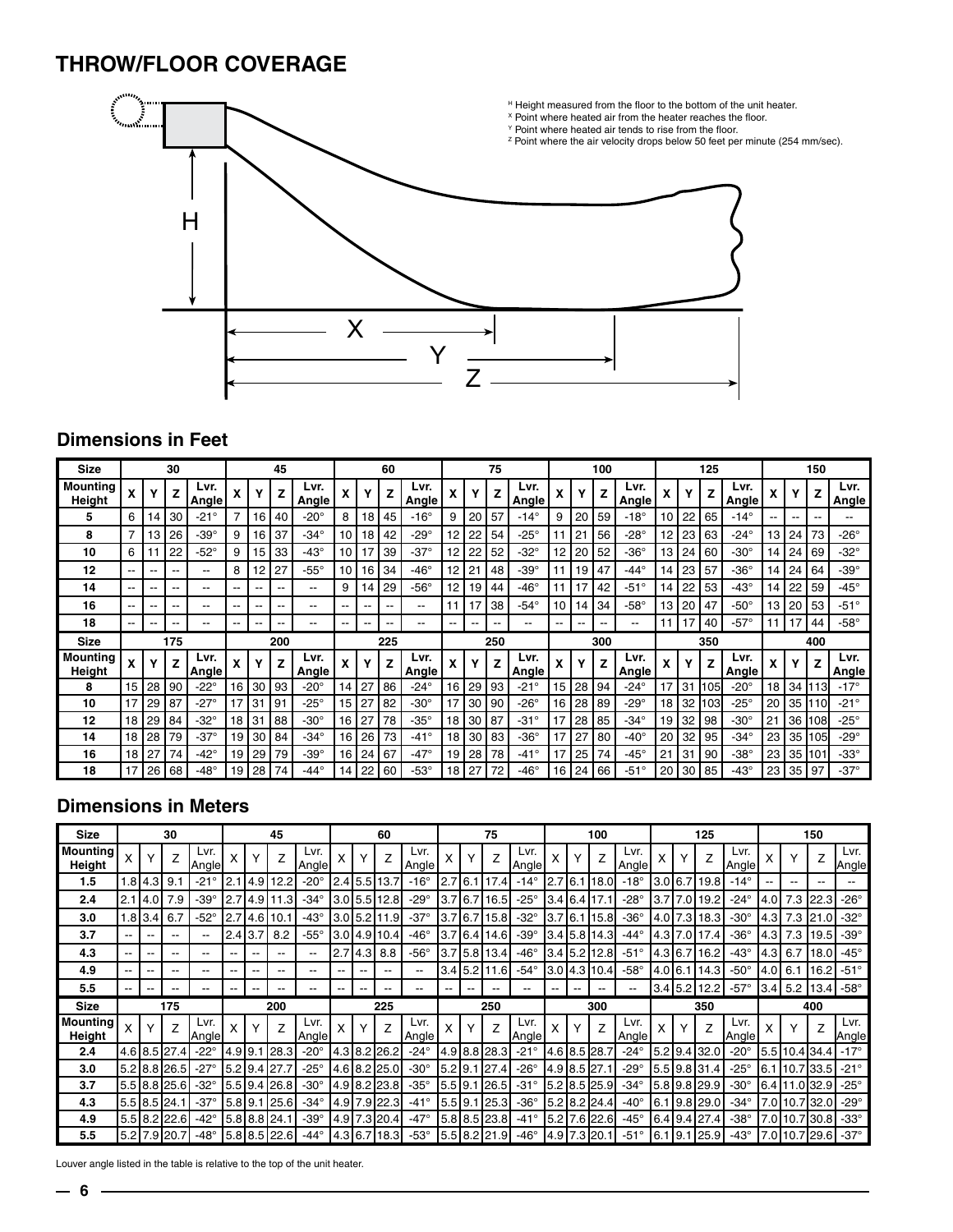#### **WARNING: Gas-fired appliances are not designed for use in hazardous atmospheres containing flammable vapors or combustible dust, or atmospheres containing chlorinated or halogenated hydrocarbons.**

Installations in public garages or airplane hangars are permitted when in accordance with ANSI Z223.1 and NFPA 54 codes or CAN1-B149 and enforcing authorities.

# **FOR YOUR SAFETY**

What to do if you smell gas:

- Do not try to light any appliance.
- Do not touch any electrical switch; do not use any phone in your building.
- Immediately call your gas supplier from a neighbor's phone. Follow the gas supplier's instructions.
- If you cannot reach your gas supplier, immediately call your fire department.

# **FOR YOUR SAFETY**

Do not store or use gasoline or other flammable vapors and liquids in the vicinity of this or any other appliance.

**WARNING: Improper installation, adjustment, alteration, service, or maintenance can cause property damage, injury, or death. Read the installation, operation, and maintenance instructions thoroughly before installing or servicing this equipment.**

Requirements for installation vary depending on the model of heater and the type of installation. Follow the manufacturer's instructions and comply with all applicable codes.